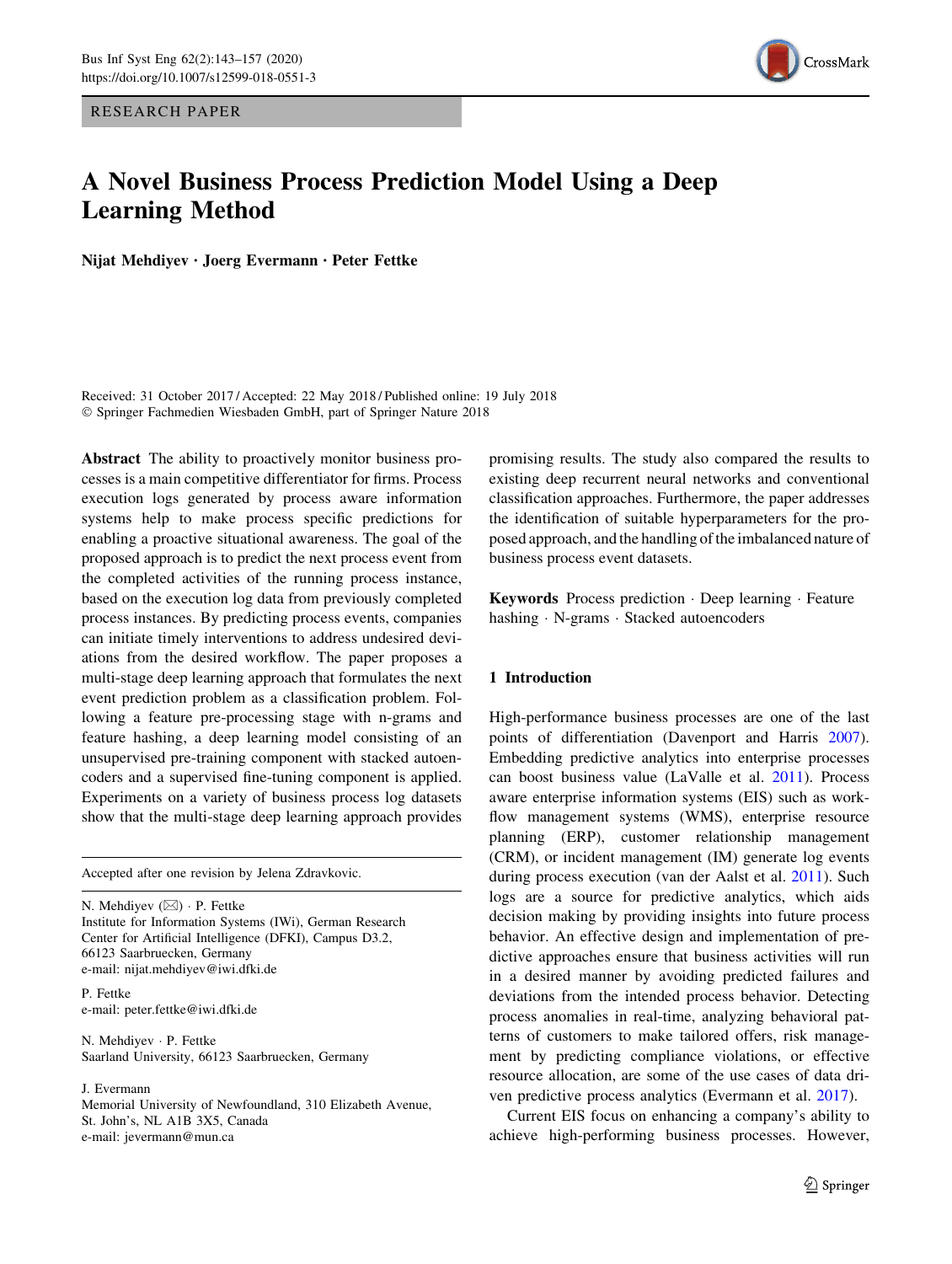their effectiveness is limited by their lack of advanced predictive analytics. The built-in business intelligence solutions mainly address descriptive, such as demographic and performance problems. However, simply making operations more efficient is not enough for firms to remain competitive. They face challenges to transform the vast amount of generated data into smart decisions to deliver better products and services (Duan and Da Xu [2012](#page-13-0)). Hence, future EIS need to shift from diagnostic examination of historical data to proactive decision making using predictive analytics. Predictive capabilities need to be embedded into the business processes. As process orchestration tools, EIS provide the necessary basis for this. Integrating advanced analytics with EIS is an important emerging trend in IS research (Sun et al. [2015\)](#page-13-0).

Business process prediction predicts a target variable of interest after extracting features from business process log data. Predicting continuous target values, such as remaining process execution time, are regression problems. Predicting discrete target values, such as the next events in the running case, the outcome of a process instance, or the violation of service level agreements, are classification problems. In this study, we focus on predicting the next business process event, considering the past events of the running process instance, based on execution log data from previously completed process instances. This is an important problem in process analytics as such analytical information allows analysts to intervene proactively to prevent undesired behavior.We address this problem with a multi-stage deep learning approach. The main contribution of our research is threefold:

- 1. This study applies, for the first time in the business process management domain, a deep learning approach consisting of an unsupervised pre-training stage with stacked autoencoders, and a supervised fine-tuning stage for the multi-class classification problem. By initializing the parameters in all neural networks layers using greedy layerwise pre-training with autoencoders, followed by a minimization of a global training criterion using labels, we improve on current process prediction methods.
- 2. This study improves on prior research by incorporating an extensive data pre-processing stage. We use an n-gram representation and feature hashing approach to build numerical feature vectors from event log data. To our knowledge, no prior studies have applied feature hashing in this domain. Encoding process data so as to take into consideration their sequential nature, and reducing the dimensionality of this encoding to speed up the inference process of the deep neural networks, are crucial tasks that were examined carefully in our study.
- 3. We address the hyperparameter optimization of our deep learning approach, and the imbalanced nature of

the process data to further improve prediction precision.

We follow the "exaptation" (extend known solutions to new problems) type of design science research (DSR) knowledge contribution by adopting successful solutions (stacked autoencoders based deep learning, feature hashing) to build innovative predictive analytics models for process data in EIS (Gregor and Hevner [2013](#page-13-0)).

The remainder of the paper is organized as follows: Sect. 2 introduces related work on business process prediction. Section [3](#page-2-0) provides a broad description of the components of the proposed approach. It discusses the data pre-processing stages, n-gram encoding and feature hashing, and the structure of the deep learning model. Section [4](#page-6-0) outlines the experimental settings, the structure of datasets and our empirical results. Section [5](#page-11-0) concludes the paper with a discussion and summary.

# 2 Related Work

A growing body of literature has examined machinelearning approaches in business process management. We categorize them according to the type of the target variable (discrete vs. continuous) they predict, and discuss the problem types within these categories.

The first category comprises approaches that deal with regression problems. Predicting the remaining processing time of incomplete cases is the most frequently addressed problem in this category. van Dongen et al. ([2008](#page-14-0)) applied non-parametric regression approaches to compute the remaining cycle time on the data recorded in event logs. Polato et al. [\(2016](#page-13-0)) implemented both simple and support vector regression methods to forecast the remaining time of running process instances. Rogge-Solti and Weske ([2013\)](#page-13-0) proposed a stochastic Petri net with generally distributed transitions to predict remaining process execution time based on elapsed time since the last observed event. To overcome the shortcomings of conventional regression approaches in predicting remaining time to completion, van der Aalst et al. ([2011\)](#page-14-0) presented an annotated transition system that represents an abstraction of the process with time annotations. Folino et al. ([2012\)](#page-13-0) introduced a hybrid predictive clustering tree (PCT) and multiple performance annotated finite state machine (FSM) models for remaining time prediction. Senderovich et al. ([2017\)](#page-13-0) applied linear regression, random forests and XGBoost approaches for remaining time prediction after obtaining the features related from specific process instances and global process models.

The second category deals with classification problems, including process outcome predictions, service level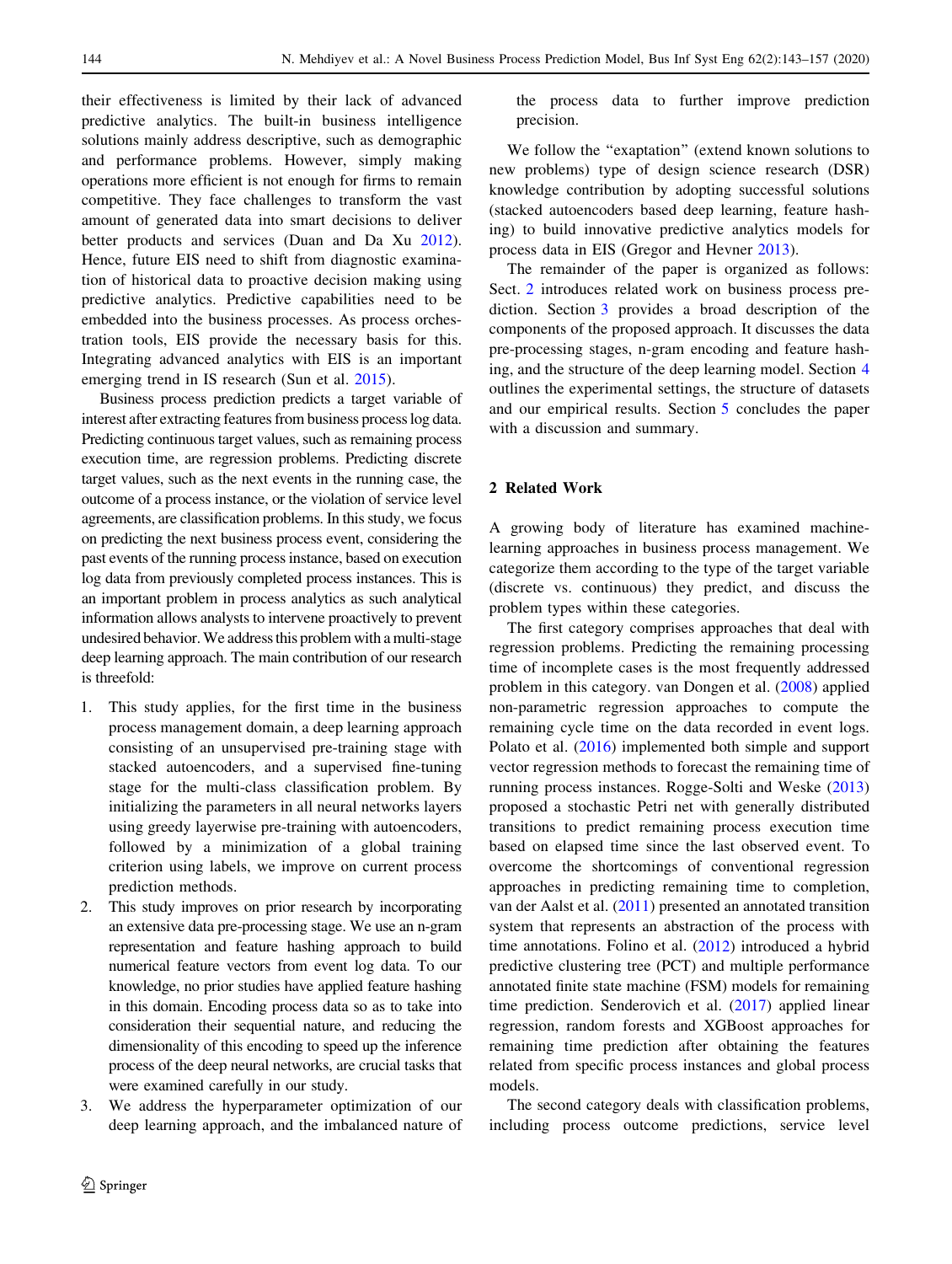<span id="page-2-0"></span>agreement violations, nominal attribute prediction, next event prediction etc. (Kang et al. [2012a,](#page-13-0) [b;](#page-13-0) Leontjeva et al. [2015;](#page-13-0) Metzger et al. [2015](#page-13-0); Di Francescomarino et al. [2016\)](#page-13-0). The following studies address the next process event prediction that we investigate in this paper. A multi-stage model, which starts by clustering event sequences using the k-mean algorithm combined with sequential alignment, builds individual Markov models on the obtained clusters (Le et al. [2014](#page-13-0)). Experiments were conducted on records of processes obtained from a telecommunication company. An approach by Le et al. [\(2017](#page-13-0)) uses sequential k-nearest neighbor classification and an extension of Markov models to predict the next process steps by considering temporal features. Using the same process log data as Le et al. [\(2014](#page-13-0)), they showed the superiority of this model over Markov and Hidden Markov Models (HMM). Unuvar et al. [\(2016](#page-14-0)) proposed a decision tree model to predict the next activity in running instances of processes with parallel execution paths. Five different models for representing the path attribute of the execution trace were presented and experiments were conducted on simulated data. Combining the two approaches yields a hybrid model, which learns a decision tree at each node of the process model, based on the execution traces to compute the transition probabilities, and creates a Markov chain model (Lakshmanan et al. [2015\)](#page-13-0). A simulated dataset was used to verify the prediction accuracy. Somewhat similar to a Markov model, a probabilistic finite automaton (PFA) based on Bayesian regularization by Breuker et al. [\(2016](#page-12-0)) uses the expectation maximization (EM) approach to estimate the relevant process parameters. The evaluation was done using both simulated and real data (the publicly available BPI Challenge 2012 and BPI Challenge 2013 data). Márquez-Chamorro et al. ([2017\)](#page-13-0) proposed an evolutionary rule based approach to predict the events of interest after encoding the features using a window technique. The approach was evaluated using the BPI Challenge 2013 and health services datasets.

Recent work is moving from explicit process models to deep learning approaches. Evermann et al. ([2017\)](#page-13-0) applied recurrent neural networks (RNN) with long short-term memory (LSTM) after transforming the input features using word embeddings. They also investigated accuracy improvement due to adding available case and event specific explanatory variables. BPI Challenge 2012 and 2013 datasets were used to validate the prediction results. Also applying the LSTM approach, but only considering the occurrence sequence of the activities and their timestamps, Tax et al. [\(2017](#page-14-0)) transformed the input activities to feature vectors using one-hot encoding. Both studies examined the prediction of process activity duration using the same approach. Our own earlier, initial study is also based on a deep learning approach (Mehdiyev et al. [2017](#page-13-0)). However, this paper significantly expands on the earlier paper by improving the hyperparameter optimization, assessing and improving prediction performance on imbalanced datasets (which are typically problematic for classifiers), and additional evaluation and comparison.

One of the main differences between the studies by Evermann et al.  $(2017)$  $(2017)$  and Tax et al.  $(2017)$  $(2017)$  and our approach lies in the transformation of the sequential process data to the neural network input features (for the predetermined prefix size). Most existing approaches use the simple index encoding method to build a feature vector from sequence data, but this does not consider the interdependencies among the sequential event data (Leontjeva et al. [2015](#page-13-0); Márquez-Chamorro et al. [2017](#page-13-0); Senderovich et al. [2017](#page-13-0)). To tackle this problem, we use an n-gram based encoding schema. Depending on the size of the event space, the n-gram based approach can lead to a very high dimensional feature space. Therefore, we apply a feature hashing technique to obtain a reasonable input vector size. Another important feature of our study, which significantly improves on our approach in Mehdiyev et al. [\(2017](#page-13-0)), is the optimization of the deep learning hyperparameters, which has not been previously used in business process event prediction. Since the hyperparameter configuration significantly affects the classification results, testing models with only a few hyperparameter combination variations (manual search) is likely to lead to suboptimal results. Finally, no study except Márquez-Chamorro et al. ([2017\)](#page-13-0) addresses the classification problem for an imbalanced dataset. Identification of rare events can have important business implications. We address this problem by synthesizing new instances for the minority class using neural networks and thereby balancing the training data set.

## 3 Proposed Approach

We formulate the prediction of the next process event as a classification problem. Figure [1](#page-3-0) shows an overview of our approach. After a data pre-processing stage, we apply deep learning algorithms on a feature matrix extracted from the control flow, data flow, resource, and organizational perspectives. Our approach starts with process events (control flow) obtained from event log data with a sliding window technique and encoded in letters into the n-gram feature representation (see the Fig. [1](#page-3-0)). Next, feature hashing maps the n-grams to hash keys. The hashed feature matrix is then extended by adding data and resource features. Once the extended feature matrix is available, the deep learning method is applied to predict the next process events. It consist of two components, an unsupervised layerwise pretraining component that produces higher level feature representations, and a supervised fine-tuning of the whole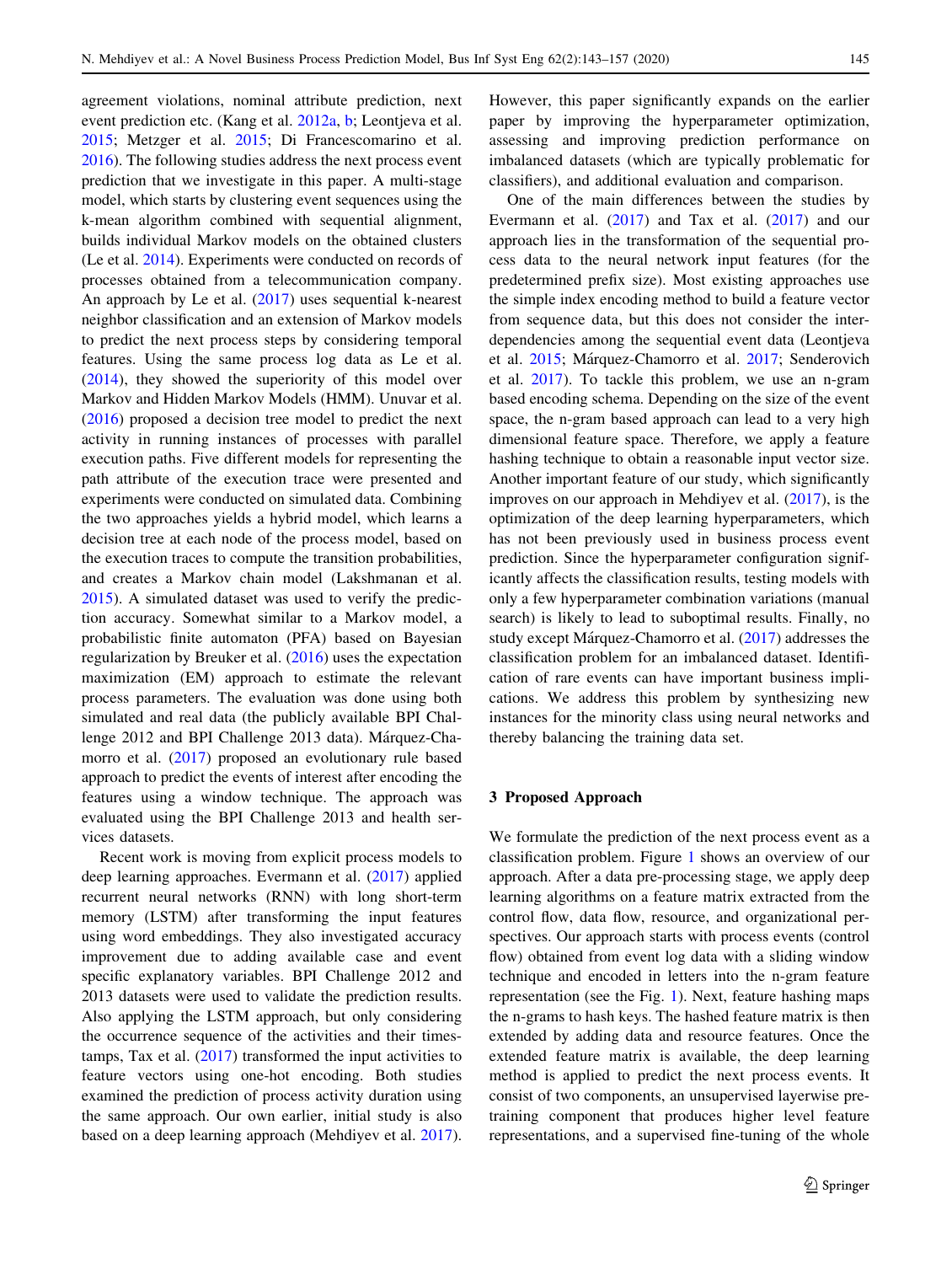<span id="page-3-0"></span>

Fig. 1 The stages of the proposed approach

network for the multiclass classification, which adds an output layer on top of the stack.

## 3.1 Terminology

An event log consists of process traces. Each trace represents the execution of one process instance (case). A trace is sequence of events. Events contain attributes describing their characteristics (XES Standard [2016\)](#page-14-0). Typical attributes are the name of the executing activity, the timestamp of the event, the lifecycle transition (e.g., ''start'' or ''complete'') and organizational resources or roles. Events are ordered by the timestamp of their occurrence. Other attributes may contain case specific information. The next event prediction problem is understood here as predicting the executing activity and lifecycle transition of the next event in the running trace, considering the sequence of past events for a predefined prefix length from that particular trace.

# 3.2 Data Pre-processing

Prior studies, with a few exceptions, pay little attention to data pre-processing. However, data preparation, comprising various stages such as data cleaning, encoding, dimensionality reduction, or feature extraction, significantly affects the predictive ability of classifiers.

# 3.2.1 N-gram Encoding

The first step of our approach is sequence encoding, converting character strings (specifically the executing activity for each event) into numerical input features. Leontjeva et al. [\(2015](#page-13-0)) provide a comparative analysis of various sequence encoding schemas for process outcome prediction. Choosing an appropriate encoding method is critical,

as it significantly affects the accuracy of the machine learning approaches. Event sequence data contains intrinsic relationships and interdependencies among the events. We choose n-gram encoding as a suitable approach for modelling such dependencies due to its ability to represent relationships between neighboring elements by building all contiguous subsequences (Caragea et al. [2012\)](#page-13-0). We use n-grams of different sizes, allowing us to extract both local and global features from the event sequences.

**Definition 1** Given a sequence of events  $E =$  $(e_1, e_2, \ldots, e_{N+(n-1)})$  over the event universe  $\varphi$ , where the N and n are positive integers, an n-gram of  $E$  is any n-long subsequence of consecutive events. There are N such ngrams in E. The total number of possible unique n-grams for the event universe is  $(|\varphi|)^n$  where the  $|\varphi|$  is the total number of unique events in the process log data.

Assume that we have the sequence of events  $E = \{A, F, G, C, L, B, A, D, A, M\}$ . The bigram (2-gram) features are all combinations such as  ${AF, FG, GC, ..., AM}$ ; the trigram (3-gram) features are  ${AFG, FGC, GCL, ..., DAM}$  etc. We consider the combination of n-grams of pre-defined sizes. The size of our input feature space, e.g., in the case of 5-grams [including unigrams (1-grams), bigrams (2-grams), trigrams (3-grams), quadgrams (4-grams)] and an alphabet size of 15 unique events would be:

 $N_{total\_features} = 15 + 15^2 + 15^3 + 15^4 + 15^5 = 813,615$ 

Due to its completeness (the alphabet is a priori known, in our case comprising the set of unique executing activities of the process events), domain independence, efficiency (one pass processing) and simplicity, the n-grams approach has been applied to various problems ranging from protein classification to information retrieval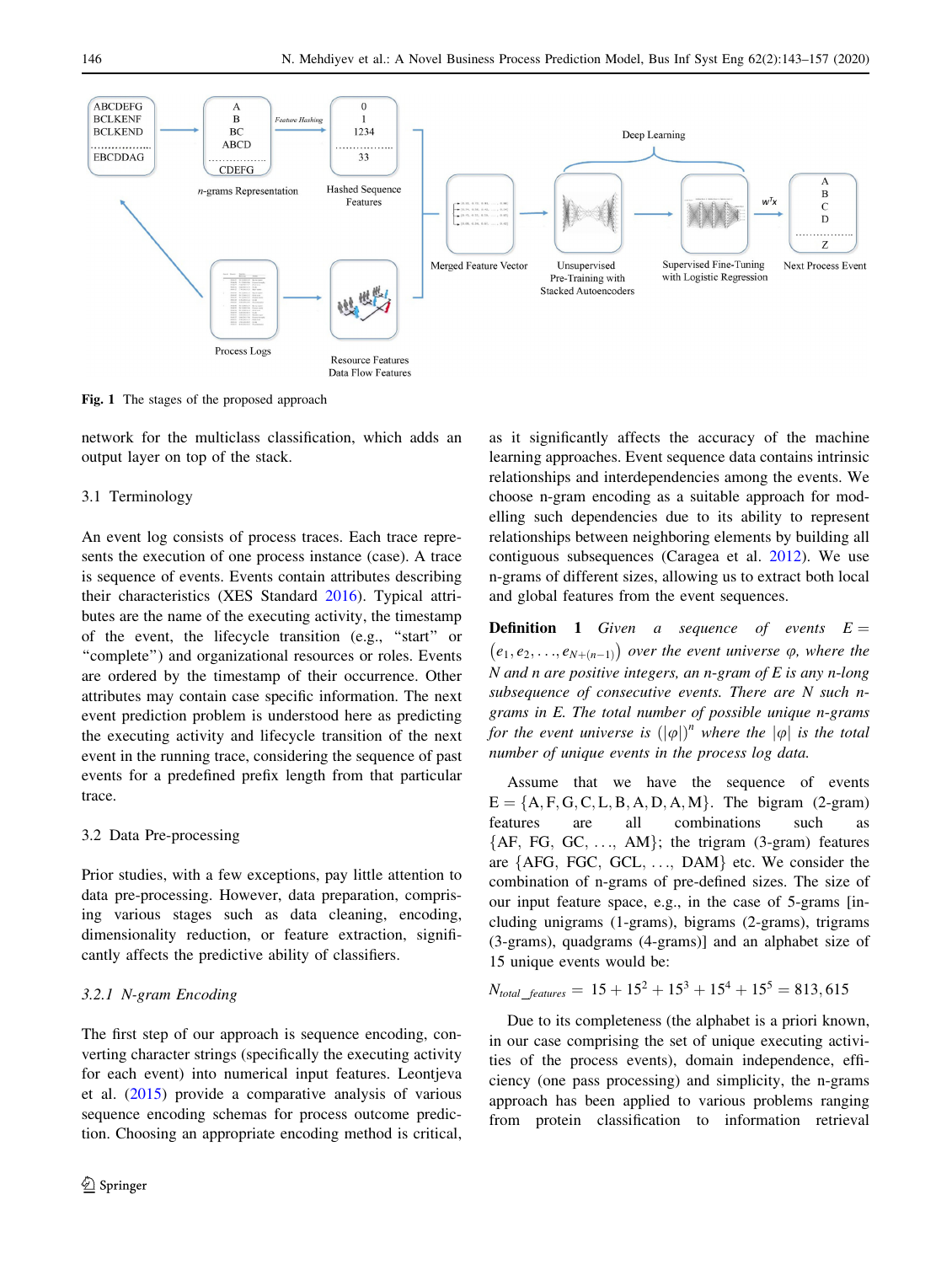(Tomovic´ et al. [2006](#page-14-0)). N-gram event data requires no additional preprocessing such as sequence alignment. The letter n-grams method is also very effective due to its ability to not only encode the letters but also order them automatically. However, as seen in the above example, the size of generated input feature set for classification problems tends to be very large: The number of features increases exponentially with the n-gram length. Using all generated features directly would lead to extremely high computational costs and the sparsity of the input would lead to reduced accuracy. To address this challenge, we adopt a dimensionality reduction technique, feature hashing, to reduce the size of n-gram feature vectors.

## 3.2.2 Feature Hashing

Feature hashing is an effective dimensionality reduction method that maps a high dimensional input space into a low dimensional space (Weinberger et al. [2009](#page-14-0)). Feature hashing has found successful applications in natural language processing (NLP), such as news categorization, spam filtering, sentiment analysis in social networks and different areas of bioinformatics (Forman and Kirshenbaum [2008](#page-13-0); Ganchev and Dredze [2008;](#page-13-0) Caragea et al. [2012;](#page-13-0) Da Silva et al. [2014\)](#page-13-0). The main idea of feature hashing is to use hash functions to map n-grams of events to feature vectors, which can be used to train the classifier.

**Definition 2** Given a set of hashable features N, which are the n-grams obtained from the process event sequences, h is the first hash function,  $h : N \rightarrow \{1, \ldots, m\}$  and  $\xi$  is the second hash function,  $\xi : N \rightarrow {\pm 1}$ . The combined feature hashing function  $\Phi^{(h,\xi)}$  maps the high dimensional input vector of size d into a low-dimensional feature vector **m** where  $m < d$ . The i th element of the  $\Phi^{(h,\xi)}$  (x) is given as:  $\Phi_i^{(h,\xi)}(x) = \sum_{j:h(j)=i} \xi(j)x_j$  where  $j = 0, \ldots, d$  and  $i = 0, \ldots, m$ .

Feature hashing not only reduces the training computational costs due to the reduced feature dimensionality but also conserves memory. However, dimensionality reduction via feature hashing can lead to information loss due to hash collisions, i.e. the mapping of many n-grams to the same hash keys. Larger hash tables, i.e. larger bit sizes of the hash function, can prevent this problem (Weinberger et al. [2009](#page-14-0)). Bit size determines the numbers of the bits when creating the hash table. The optimal bit size depends on the size of the n-gram vocabulary. A descriptive analysis of the n-grams obtained from the process sequences shows that they follow Zipf's law (Evermann et al. [2017](#page-13-0)). This implies that a small proportion of the input features occur with higher frequencies. Hence, hash collisions are likely to take place for infrequent variables and will incur low information loss (Caragea et al. [2012](#page-13-0)). The phenomenon can also be observed in protein sequence classification problems (Caragea et al. [2012\)](#page-13-0). As a reasonable trade-off between dimensionality reduction and information loss, we use the 32 bit murmurHash function (Langford et al.  $2007$ ) as hash function h,. The binary hash function  $\xi$  is included to ensure that the hash kernel is unbiased (Weinberger et al. [2009\)](#page-14-0).

#### 3.3 Deep Learning Model

Artificial neural networks (ANN) offer a number of advantages over alternative machine learning approaches for supervised learning tasks, including less need for formal statistical modelling, the ability to detect complex nonlinear relationships between predictors and outcomes, the ability to model the interrelationships among the predictor variables, and the availability of a range of training algorithms (Tu [1996\)](#page-14-0). The superior performance of ANN has been documented in many comparative empirical studies and competitions (Caruana and Niculescu-Mizil [2006](#page-13-0); Caruana et al. [2008](#page-13-0); Schmidhuber [2015](#page-13-0)).

The traditional approach to train ANNs, particularly deep neural networks with multiple hidden layers, directly optimizes the loss function through stochastic gradient descent, beginning from randomly initialized weights. However, this results in long training durations and reduced prediction performance (Vincent et al. [2010](#page-14-0)). Beginning in the mid-2000s more effective training methods (Hinton et al. [2006](#page-13-0); Vincent et al. [2008\)](#page-14-0), such as deep belief network (DBN), and various autoencoder architectures have been developed. The training process for these network architectures consists of two stages: (1) unsupervised greedy, layerwise pre-training and (2) supervised fine-tuning. The main idea of the unsupervised pre-training is to address the need for learning complicated functions that represent high-level abstractions. Network weights are obtained through self-supervised learning that learns the non-linear transformation of the original input. The weights obtained from this stage are then used for training the whole network. The supervised fine-tuning component maps the output data to the pre-trained deep neural network and tries to minimize classification errors with gradientbased optimization by adjusting the previously learned weights.

An extensive experimental study showed that neural networks with unsupervised pre-training provide better classification results than networks without: The unsupervised pre-training yields a good initial marginal distribution, captures intrinsic dependencies between variables, outperforms classical regularization techniques, and acts as a variance reduction technique (Erhan et al. [2010\)](#page-13-0). We apply stacked autoencoders to extract high-level feature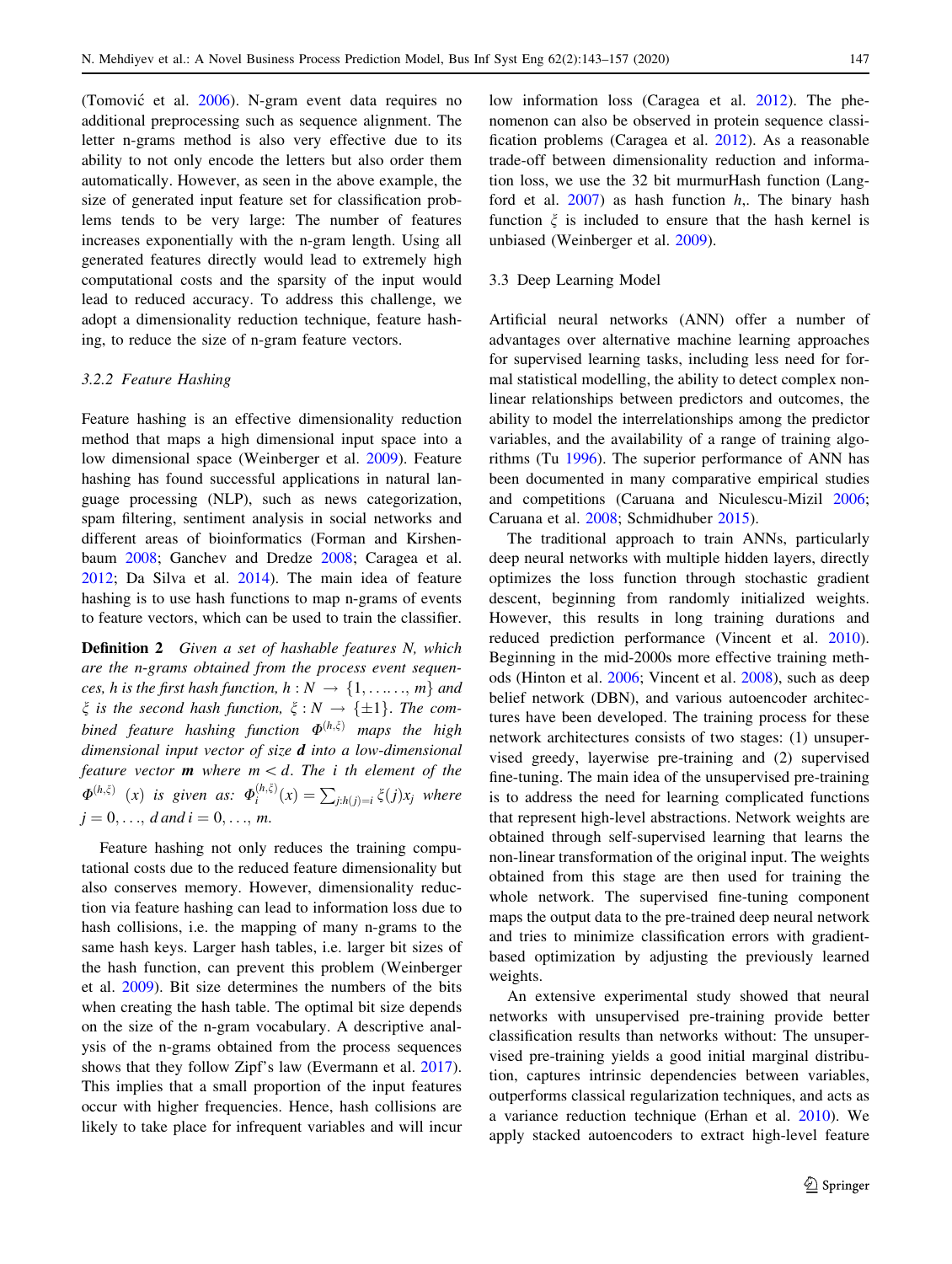#### Unsupervised Pre-training with Stacked Autoencoders

Supervised Fine-tuning with Logistic Regression

<span id="page-5-0"></span>

Fig. 2 Stacked autoencoders based deep learning. Unsupervised pre-training on the left, supervised fine-tuning on the right

representation layerwise in an unsupervised manner. After pre-training with stacked autoencoders, we perform the fine-tuning and relevant classifications using a logistic regression layer after adding an output layer to the obtained stack (see the Fig. 2).

# 3.3.1 Unsupervised Pre-training with Stacked Autoencoders

Autoencoders are the non-linear generalization of the principal component analysis (PCA) that can model nonlinear interdependencies among features (Hinton and Salakhutdinov [2006](#page-13-0)). An autoencoder consists of three layers, namely input, hidden and output layers. The hidden layer is referred to as encoding layer while the output layer acts as a decoding layer.

Encoder: The encoder maps the high-dimensional input vector  $x \in [0, 1]^d$  to the hidden layer using a non-linear activation function  $f_\theta$ . Due to its tendency to increase sparsity and reduced tendency of vanishing gradients (Izadyyazdanabadi et al. [2017](#page-13-0); Shi and Chu [2017\)](#page-13-0), we adopted the rectified linear unit (ReLU) as an activation function for encoding:

$$
h = f_{\theta}(x) = \sigma(Wx + b)
$$
\n<sup>(1)</sup>

 $\theta = \{W, b\}$  is the parameter set of the encoder where W is a  $d' \times d$  weight matrix and b is the bias.  $h \in [0, 1]^d$  is the output of the hidden layer representation and  $\sigma$  is the ReLU activation function.

Decoder: The decoder maps the hidden layer representation back to the reconstructed vector  $z \in [0, 1]^d$  through the mapping function  $g_{\theta}$ .

$$
z = g_{\theta'}(h) = \sigma(W'h + b')
$$
 (2)

The main goal of the training is the optimization of parameter sets  $\theta = \{W, b\}$  in the encoder and  $\theta' = \{W', b'\}$  in the decoder to minimize the reconstruction loss. The squared error was used as the reconstruction loss function L:

$$
L(x, z) = || x - z ||2 = || x - \sigma(W'(\sigma(Wx + b)) + b') ||2
$$
\n(3)

This optimization problem was solved using the mini batch stochastic gradient descent method.

Stacked autoencoders is a greedy layer-wise approach which conducts multi-phase feature extraction by using the features extracted by one autoencoder, represented by its hidden layer, as input of another, following autoencoder (left side of Fig. 2) The stacked autoencoders are trained independently to obtain the initial weights for the next stage, supervised fine-tuning. In our study, we deploy an undercomplete autoencoder (a network architecture with decreasing width of hidden layers) to address the process prediction problem.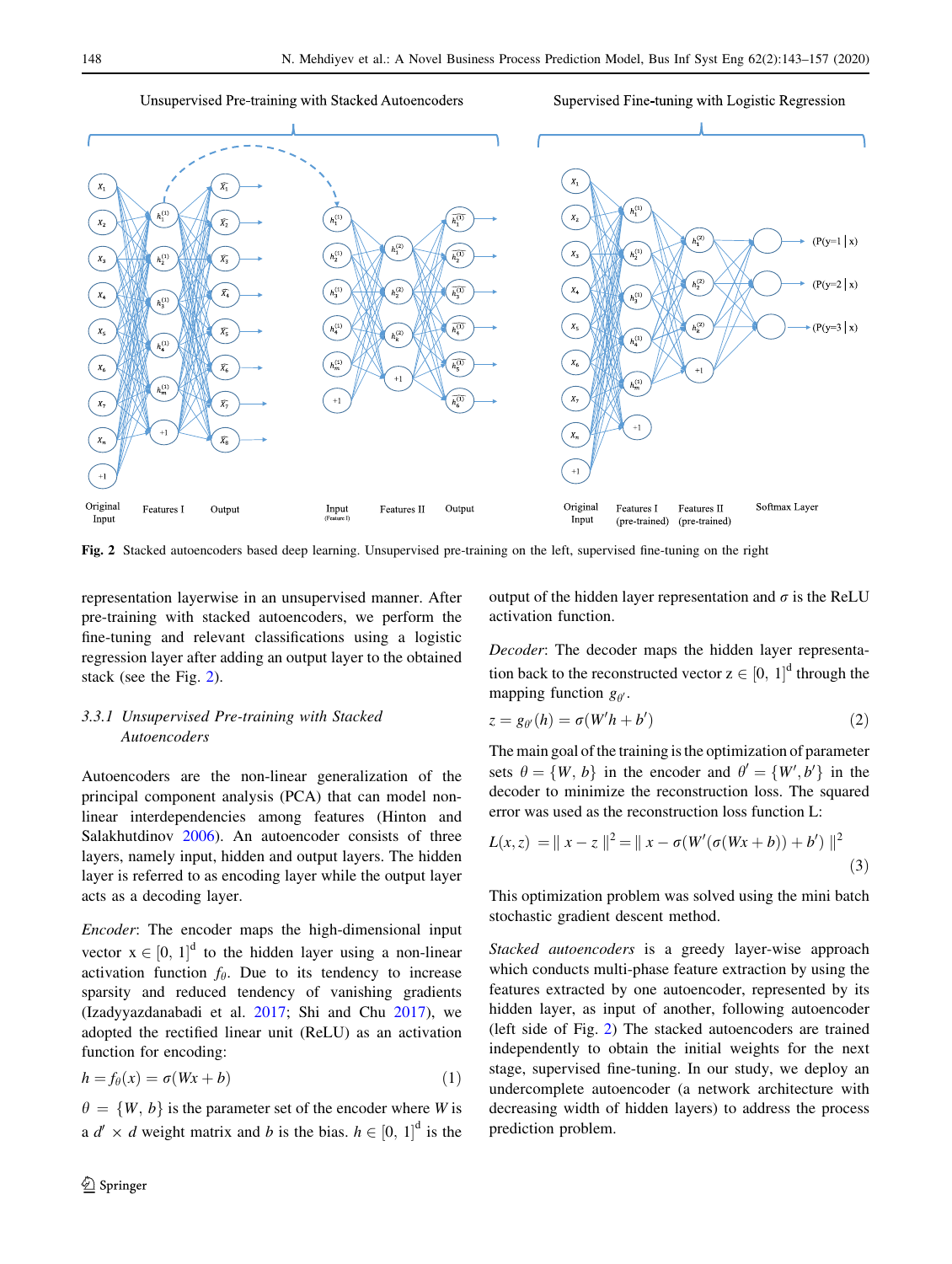#### <span id="page-6-0"></span>3.3.2 Supervised Fine-Tuning

After unsupervised reconstruction based learning of the network weights, logistic regression is applied to fine-tune the weights after mapping the output to class labels (right side of Fig. [2](#page-5-0)). For this, the decoding parts of the stacked autoencoders are removed and the logistic regression layer is added on top of the trained encoding layers. Since we deal with a multi-class classification problem, the added layer uses Softmax (multinomial logistic regression) units to estimate the probabilities of the classes:

$$
P(y = j|x) = \frac{e^{\theta_j}}{\sum_{i=1}^{k} e^{\theta_i}}
$$
 (4)

The probability of the target class  $y$  being class  $j$ , given the input  $x$ , is calculated from the input vector  $x$  and a set of weighting vectors  $w_j$ , where  $\theta_j = w_j^T x$  denotes the inner product of  $w_i$  and x. The combined network is trained using usual multi-layer perceptrons to minimize the prediction error. We use stochastic gradient descent (SGD) to minimize the cost function. A lock-free methodology was adopted to parallelize the SGD where the multiple cores contribute to gradient updates (LeCun et al. [2012](#page-13-0); Goodfellow et al. [2013\)](#page-13-0).

# 4 Evaluation

To gauge the effectiveness of the proposed deep learning, we conducted a range of experiments with different datasets, experimental settings and evaluation purposes. We investigated the following research questions:

- RQ1: Does the proposed multi-stage deep learning approach provide superior results for different evaluation measures compared to existing classification approaches?
- RQ2: Does the proposed multi-stage deep learning approach outperform the LSTM based approaches by Evermann et al.  $(2017)$  $(2017)$  and Tax et al.  $(2017)$  $(2017)$  and the probabilistic finite automaton (PFA) based on Bayesian regularization by Breuker et al. ([2016](#page-12-0))?

The third contribution of this study is to use data balancing to improve classification accuracy (cf. Sect. [1](#page-0-0)). Business processes may contain rare activities that are not on the typical execution path. This leads to imbalanced event logs, where some events are highly prevalent and others are only sparsely represented, which are a challenge for classifier training. However, rare activities are highly relevant in a business context as they may signal process exceptions, process escalation or compensation tasks. Hence, it is important for classifiers to correctly classify or

Table 1 Characteristics of dataset

| # of unique event types | # of events |
|-------------------------|-------------|
| 6                       | 72,413      |
| 10                      | 60,849      |
| 7                       | 31,244      |
| 13                      | 65,533      |
|                         | 9011        |
| 9                       | 13,710      |
|                         |             |

predict rare events and we therefore ask the following research question:

 $RQ3$ : Can process prediction with a multi-stage deep learning approach benefit from data balancing to improve the prediction performance for rare process events? Because traditional resampling techniques lead to overfitting, and the lack of information for costsensitive learning, we use radial basis function (RBF) neural networks to balance the data. The ability of this approach to enhance the classification performance has already been documented (Robnik-Šikonja [2014](#page-13-0)).

Our experiments were performed on an Intel i7-5500U 2.0 GHz processor with 16 GB RAM. For data pre-processing, we used the dplyr package for R (Wickham and Francois [2015\)](#page-14-0). We developed a Java-based application to build the n-grams from the process event data. Feature hashing was done on the Microsoft Azure ML platform using the Vowpal Wabbit library (Langford et al. [2007](#page-13-0); Barga et al. [2015](#page-12-0)). Both the pre-trained, stacked autoencoders and the supervised deep learning part were created on the H20 open source deep learning platform (Candel et al. [2016](#page-12-0)). We used Weka (Hall et al. [2009\)](#page-13-0) for experiments with traditional classifiers.

## 4.1 Datasets

The experiments used real-life datasets, the BPI Challenge 2012 (van Dongen [2012\)](#page-14-0), BPI Challenge 2013 (Steeman [2013](#page-13-0)), and Helpdesk (Verenich [2016](#page-14-0)) data. Table 1 describes the datasets. The number of unique event types is the number of output classes in our multi-class classification problem.

The BPI Challenge 2012 dataset comprises 262,000 events for 13,087 cases, obtained from a Dutch financial institute. The activities related to a loan application process are categorized into three sub-processes: activities related to the application (A), activities belonging to applications (W) and activities related to the offer (O). Events for the A and O sub-processes contain only the completion lifecycle transition, while the W process includes the scheduled,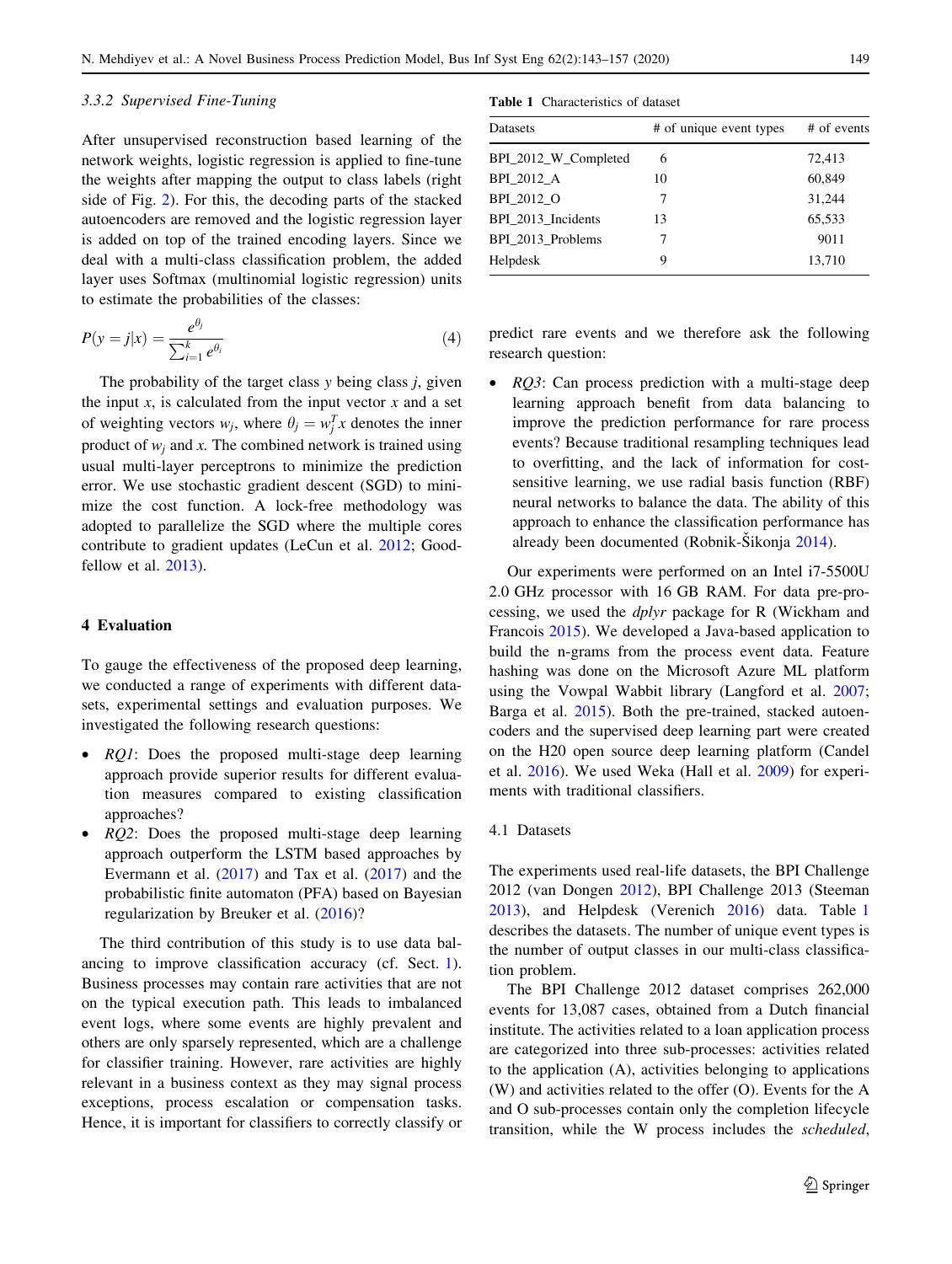started and *completed* lifecycle transitions. As Evermann et al. ([2017\)](#page-13-0), Breuker et al. ([2016\)](#page-12-0), and Tax et al. ([2017\)](#page-14-0) use only the *completion* events, we remove the *started* and scheduled events from this sub-process. Similar to the previous papers, we evaluate our approach on three datasets from BPI Challenge 2012: BPI\_2012\_A, BPI\_2012\_O and BPI\_2012\_W\_Completed.

The BPI Challenge 2013 dataset contains log data from an incident and problem management system of Volvo IT in Belgium. It has three subsets: The incident management subset encompasses 7554 cases with 65,533 events of 13 unique types. The open problems subset contains 819 cases with 2351 events of 5 unique types, and the closed problems subset comprises 1487 cases with 6660 events of 7 unique types. We merged the open and closed problems subsets to create a dataset identical to that in other studies, yielding 9011 events.

The helpdesk dataset comprises event data from a ticketing management system designed for the help desk of an Italian software company. The event log contains 3804 cases with 13,710 events.

The BPI Challenge 2012 data provides both organizational information such as the identification number of the resources initiating events, and case specific information such as the amount of the requested loan. The BPI Challenge 2013 datasets contain information about the priority of the problems and incidents, originating functional divisions and organizational lines, related products, process owners' countries and names. After generating the feature vectors from the sequence of the activities through n-grams and feature hashing approaches, we appended the additional information from the logs to the feature vector.

## 4.2 Evaluation Metrics

To evaluate the effectiveness of our deep learning approach and to compare it to other classification algorithms, we computed average accuracy, averaged precision, average recall, average F-measure, and Matthews correlation coefficient (MCC) and the area under the ROC curve (AOC) (see the Table 2), which were adapted to a multiclass classification problem.

In these formulas,  $tp_i$  (true positives for class i) is the number of events of class  $i$  that have been classified or predicted as being of class i.  $fp_i$  (false positives) is the number of events not of class  $i$  that have been classified (predicted) as being of class i.  $tn_i$  (true negative) is the number of events not of class  $i$  that have been classified (predicted) as not of class i and finally  $fn_i$  (false negatives) is the number of events of class i that have been classified (predicted) as not of class *i. tpr<sub>i</sub>* is the true positive rate and  $fpr_i$  the false positive rate for class *i*. Accuracy is defined as the proportion of correctly predicted instances of all

Table 2 Evaluation metrics for multi-class classification

| Metrics    | Formula                                                                                                                                                  |
|------------|----------------------------------------------------------------------------------------------------------------------------------------------------------|
| Accuracy   | $\frac{1}{n}\sum_{i=1}^{l} S_i \frac{tp_i+m}{tn_i+fn_i+tn_i+fn_i}$                                                                                       |
| Precision  | $\frac{1}{n}\sum_{i=1}^l S_i \frac{tp_i}{tn_i + fn_i}$                                                                                                   |
| Recall     | $\frac{1}{n}\sum_{i=1}^l s_i \frac{tp_i}{tp_i+fn_i}$                                                                                                     |
| F-measure  | $\frac{1}{n}\sum_{i=1}^{l} S_i \frac{precision_i \times recall_i}{precision_i + recall_i}$                                                               |
| <b>MCC</b> | $\frac{1}{n}\sum\nolimits_{i=1}^{l}S_{i}\frac{tp_{i}\times m_{i}-fp_{i}\times p_{i}}{\sqrt{(tp_{i}+fp_{i})(tp_{i}+fn_{i})(m_{i}+fp_{i})(m_{i}+fn_{i})}}$ |
| <b>AUC</b> | $\frac{1}{n} \sum_{i=1}^{l} s_i \int_0^1 tpr_i d(fpr_i)$                                                                                                 |

l is the number of classes,  $s_i$  is the true size of class i (the number of events of class i) and  $n = \sum_{i=1}^{l} s_i$  is the total size of the dataset

instances. Precision determines how many activities were correctly classified for a particular class, given all predictions of that class. Recall is the true positive rate for a particular class. The F-measure is the harmonic weighted mean of precision and recall. MCC is referred as the correlation between the target values and predicted classifications. AUC is the area under the ROC (receiver operating characteristic) curve. We computed these measures for each individual class and obtained the overall value by summing up their scores, weighted by the true class size.

80% of each dataset was used for training and 20% for testing. We used the training data for both unsupervised pre-training and supervised fine-tuning of our deep learning model. We used tenfold cross validation for training, in which the dataset was partitioned into the 10 disjoint subsets. Both training and validation were carried out 10 times. During each iteration, one subset was used for validating whereas the others were used for training the classifier. This procedure is important for finding the best hyperparameter configuration (Vincent et al. [2010](#page-14-0)). The test results were used to compare the approaches.

#### 4.3 Hyperparameter Optimization

Deep neural networks may have more than fifty hyperparameter (Bergstra et al. [2011\)](#page-12-0). Hyperparameter optimization significantly affects the learning process and prediction outcomes by identifying the best parameter configuration from the given hyperparameter space at a reasonable computational cost. In the traditional approach, manual search, experts define some hyperparameter values for different parameters based on their experience and intuitions (such as the number of hidden layers, the number of neurons, the learning rate etc.) and try to find the best combination of hyperparameter values by conducting multiple training sessions. Due to the time consuming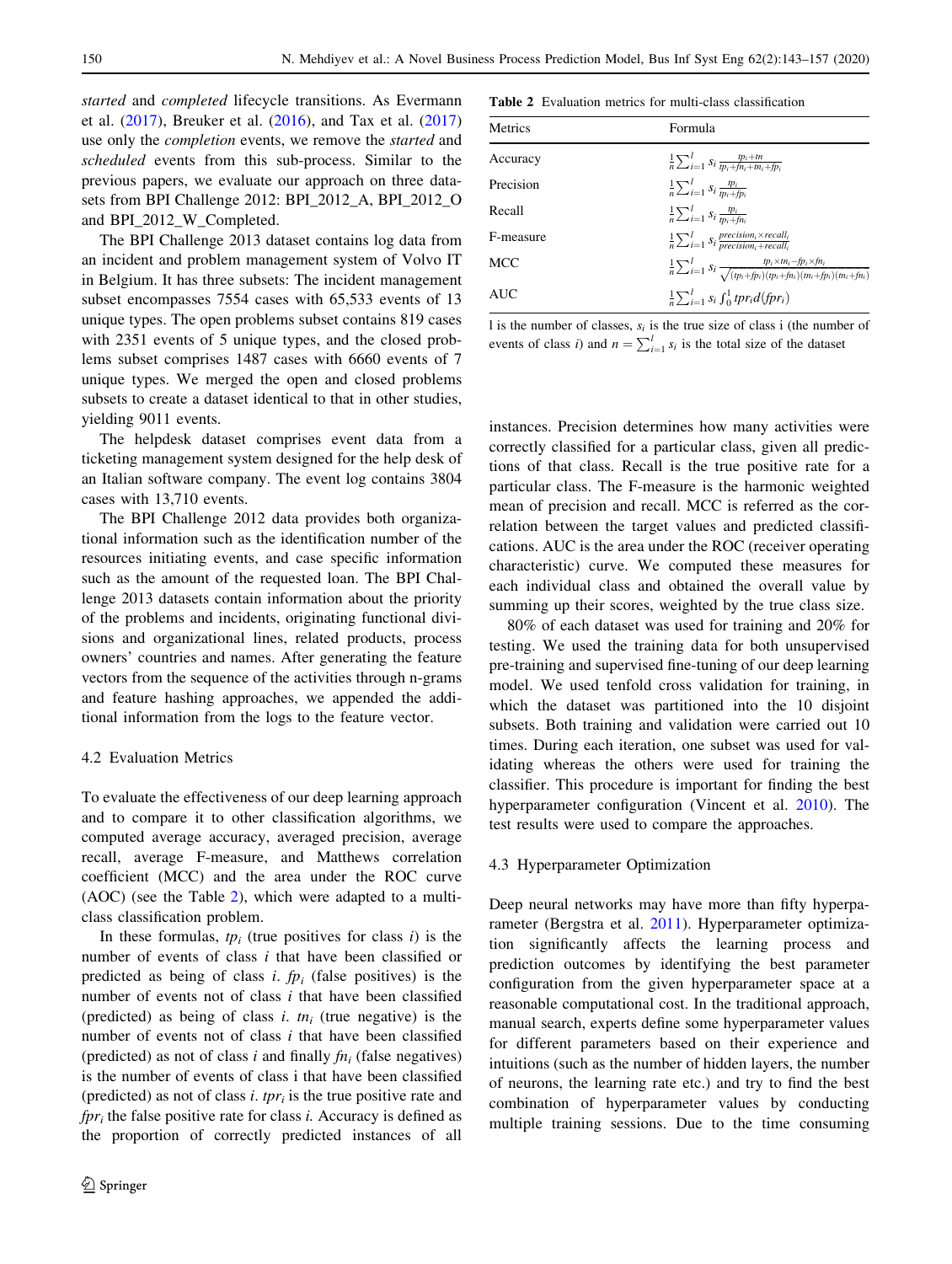| Parameters (pre-training)         | Values              | Parameters (whole network)               | Values        |
|-----------------------------------|---------------------|------------------------------------------|---------------|
| Number of neurons (hidden layers) | 425:400:390:300     | Number of layers                         | 6(4 hidden)   |
| Initial weight distribution       | Normal distribution | Epochs                                   | 100           |
| Sparse                            | True                | Adaptive learning                        | True          |
| Learn rate                        | 0.005               | Adaptive learning rate smoothing factor  | $1e-8$        |
| Momentum                          | 0.9                 | Adaptive learning rate time decay factor | 0.99          |
| Annealing rate                    | 10 <sup>4</sup>     | Activation                               | ReLu          |
|                                   |                     | Activation (classification)              | Softmax       |
|                                   |                     | Batch size                               | 20            |
|                                   |                     | classifier L2-penalty                    | $\mathbf{0}$  |
|                                   |                     | Loss function                            | Cross-entropy |

Table 3 Optimal hyperparameter values for BPI Challenge 2012\_A dataset

nature of this approach, only a few hyperparameter value combinations can be tested (Bergstra et al. [2011](#page-12-0)). Furthermore, due to the shortcomings of human reasoning in multi-dimensional spaces, it is challenging to achieve globally optimal outcomes (Witt and Seifert [2017](#page-14-0)).

The brute force, exhaustive approach (grid search), trains the model for every possible combination of hyperparameter values by following some stopping criterion. Grid search identifies better hyperparameter configuration than manual search in the same computational time (Bergstra and Bengio [2012](#page-12-0)). Most deep learning studies use a combination of manual and grid search, where experts define the possible values for each variable and grid search then finds the best combination of these (Larochelle et al. [2007\)](#page-13-0). Such an exhaustive search suffers from the "curse of the dimensionality" since the number of combinations increases exponentially with the number of hyperparameters (Bergstra et al. [2011](#page-12-0)). To address this, Bergstra and Bengio [\(2012](#page-12-0)) proposed a random search approach. The idea is to pick combinations of hyperparameter values randomly and to train the models in the given constraint (e.g., compute time). Empirical results show that random search outperforms the brute-force grid search (Bergstra and Bengio [2012](#page-12-0)).

Hence, we adopt the random search hyperparameter optimization approach. We defined the parameter ranges for number of hidden layers [3:10], number of neurons in the hidden layers [10:500] considering the undercomplete network structure, sparse data handling [True, False], initial weight distribution [uniform, normal] for the pretraining component, number of training epochs [10:1000], adaptive learning rate (adaptive learning rate time decay  $factor = 0.99$  and adaptive learning rate smoothing factor = 1e-8), (initial) learning rate  $[0.0001:1]$ , annealing rate  $[10:10<sup>6</sup>]$  when adaptive learning is disabled, for both pre-training component and the whole network. We stopped the search when 200 models for a given dataset are trained. Training is stopped early if relative improvement is below a defined threshold. We used log-loss as the early stopping metric with a threshold of 0.001. Table 3 shows the optimal hyperparameter configuration for the BPI\_2012\_A dataset. We performed hyperparameter optimization for all our experiments but do not show optimal values due to space restrictions.

## 4.4 Results

The following subsections provide discuss our experimental results to address our research questions. All reported results are from the test data subset.

#### 4.4.1 Comparative Analysis (RQ 1 and RQ 2)

We first compared our approach to conventional (i.e. generic or not-process aware) classification algorithms including support vector machines (SVM), random forests, naïve Bayes, k-nearest-neighbours (kNN) and C4.5 decision trees, which are among the most powerful and most widely-used algorithms (Wu et al. [2008](#page-14-0)). Table [4](#page-9-0) presents our results for predicting the next event for prefix length 5, n-gram size 3 and bit size 10.

The results for different performance measures show that, with few exceptions, our approach outperforms conventional, generic classification methods. The SVM method performs better than other methods over all three datasets and comes closest to our approach. For the BPI 2013 dataset, all methods except naïve Bayes perform similarly. The performance gaps between our approach and the alternative methods are quite large for the BPI 2012 and helpdesk datasets.

In summary, to answer RQ1, we observe that our proposed deep learning approach is superior to conventional, generic classification methods.

To examine RQ2, we compared our approach to three recent approaches for next event prediction. The results for all three BPI 2012 datasets show that our approach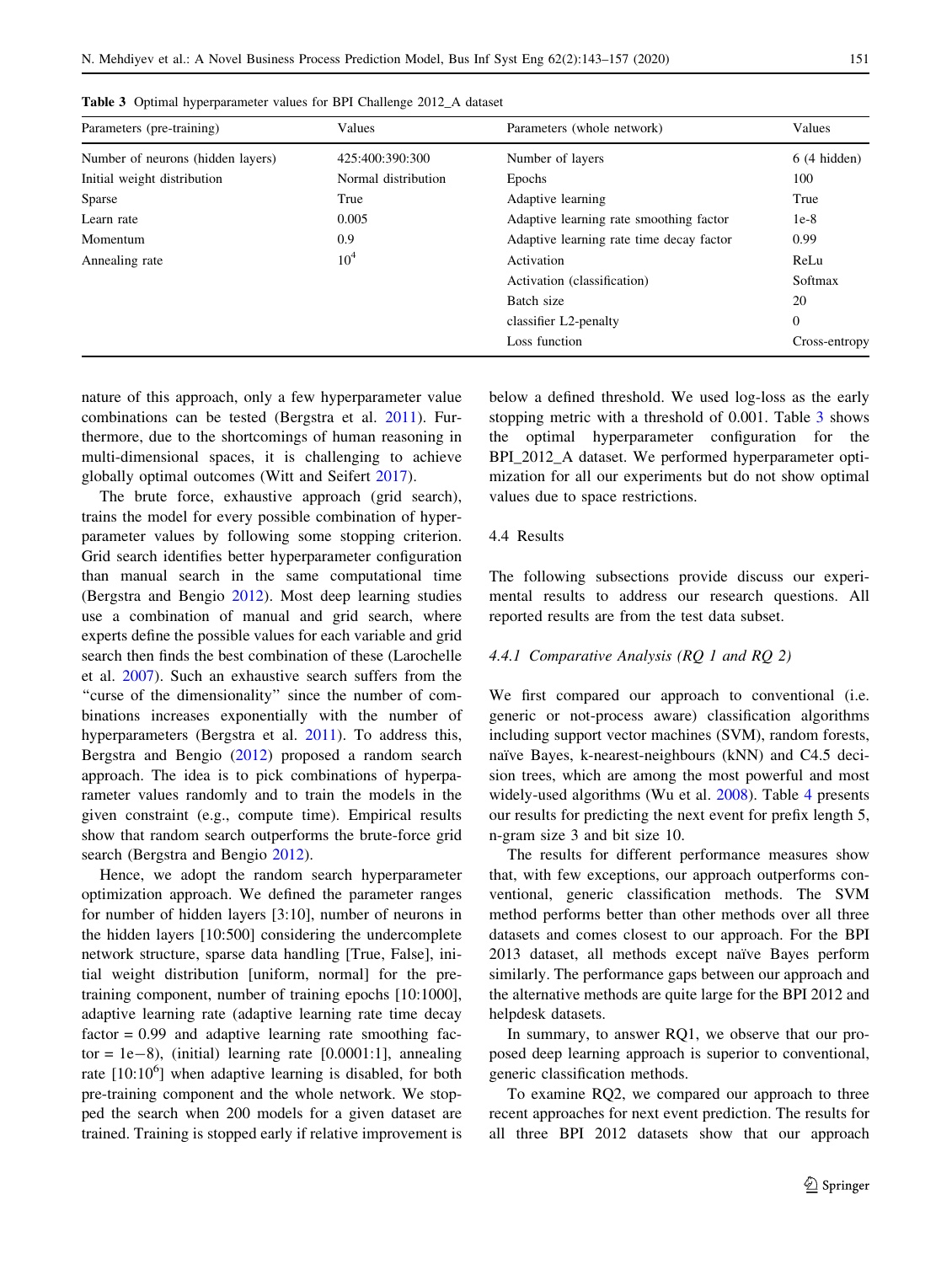<span id="page-9-0"></span>Table 4 Results obtained from conventional classification approaches and the proposed deep learning approach (higher numbers are better)

|                   | Accuracy | Precision | Recall | F-score | MCC   | <b>AUC</b> |
|-------------------|----------|-----------|--------|---------|-------|------------|
| BPI 2012_A        |          |           |        |         |       |            |
| <b>SVM</b>        | 0.817    | 0.856     | 0.822  | 0.817   | 0.748 | 0.895      |
| RF                | 0.720    | 0.714     | 0.721  | 0.712   | 0.566 | 0.888      |
| Naïve Bayes       | 0.612    | 0.633     | 0.612  | 0.555   | 0.485 | 0.772      |
| C4.5              | 0.708    | 0.744     | 0.709  | 0.705   | 0.674 | 0.931      |
| Deep learning     | 0.824    | 0.852     | 0.824  | 0.817   | 0.751 | 0.923      |
| BPI2013_Incidents |          |           |        |         |       |            |
| <b>SVM</b>        | 0.652    | 0.599     | 0.653  | 0.622   | 0.350 | 0.730      |
| RF                | 0.615    | 0.626     | 0.616  | 0.524   | 0.508 | 0.895      |
| Naïve Bayes       | 0.576    | 0.618     | 0.577  | 0.590   | 0.519 | 0.879      |
| C4.5              | 0.659    | 0.558     | 0.659  | 0.582   | 0.564 | 0.900      |
| Deep learning     | 0.663    | 0.648     | 0.664  | 0.647   | 0.583 | 0.862      |
| Helpdesk          |          |           |        |         |       |            |
| <b>SVM</b>        | 0.715    | 0.605     | 0.716  | 0.652   | 0.389 | 0.725      |
| RF                | 0.601    | 0.619     | 0.601  | 0.606   | 0.278 | 0.688      |
| Naïve Bayes       | 0.631    | 0.634     | 0.631  | 0.622   | 0.323 | 0.733      |
| C4.5              | 0.613    | 0.534     | 0.614  | 0.569   | 0.214 | 0.602      |
| Deep learning     | 0.782    | 0.632     | 0.781  | 0.711   | 0.412 | 0.762      |

outperforms all three approaches (see the Table [5](#page-10-0)). A bigger difference can be observed for the BPI\_2012\_W\_Completed dataset, where our approach achieves an accuracy of 0.831 compared to 0.719 in Breuker et al. ([2016\)](#page-12-0) and 0.760 in Tax et al. [\(2017](#page-14-0)). The performance gap compared to Breuker et al. ([2016\)](#page-12-0) is greatest for recall (sensitivity). The comparison of our results with Evermann et al. ([2017](#page-13-0)) in terms of precision also shows the superior performance of our proposed approach (0.811 vs. 0.658). Only two other studies used the BPI\_2012\_A and BPI\_2012\_O datasets to evaluate their models. Our approach outperforms both of those models in terms of all evaluation measures. The approach by Ever-mann et al. [\(2017](#page-13-0)) performs better for the latter two and achieves results close to ours.

The results for the BPI\_2013\_Incident dataset are mixed. The approach in Breuker et al. [\(2016](#page-12-0)) shows higher predictive performance than ours in terms of accuracy (0.714 vs. 0.663). However, our approach performs significantly better in terms of recall (0.664 vs. 0.377). Precision results obtained in Evermann et al. [\(2017](#page-13-0)) are also better than for our approach. However, the experiments conducted on the BPI\_2013\_Problems dataset suggest that our approach delivers superior results compared to the alternatives.

Finally, only Tax et al. [\(2017](#page-14-0)) carried out experiments on the helpdesk data. Our approach performs better than LSTM approach in terms of accuracy (0.782 vs. 0.712).

We also note that, since we use the random hyperparameter optimization instead of a manual search as in our previous study (Mehdiyev et al. [2017\)](#page-13-0), the results presented here are a significant improvements over own earlier work (Mehdiyev et al. [2017](#page-13-0)), demonstrating the importance of this step.

In summary, to answer RQ2, we conclude that our approach outperforms existing deep-learning process prediction approaches for most datasets and on most quality metrics.

We examined the effect of the n-gram size on prediction accuracy. Since most process traces in the BPI\_2012 and Helpdesk datasets contain less than 6 events, we defined the maximum length of prefix and n-grams as 5. For the BPI\_2013 we were able to build 10-grams. The experiment results suggest that increasing the size of the n-grams (from 2 to 5 and 10) does not lead to significant changes in the predictive capability of the model, while using longer n-grams increases computational costs. For example, the accuracy on the BPI2012\_A and a prefix length of 5 ranges between 0.829 and 0.831 for n-grams sizes between 2 and 5, showing little improvement.

We also investigated the effect of the bitsize of the feature hashing on accuracy. As mentioned above, hash collisions can be reduced by increasing the bitsize of the hash table. Our results show that increasing the bitsize beyond a certain threshold does not improve prediction results. In our case, this threshold was 10. This can be explained by the fact that the frequency of n-grams obtained from the process event sequences follow Zipf's law, which states that only a small proportion of the input features occur with higher frequencies (Caragea et al.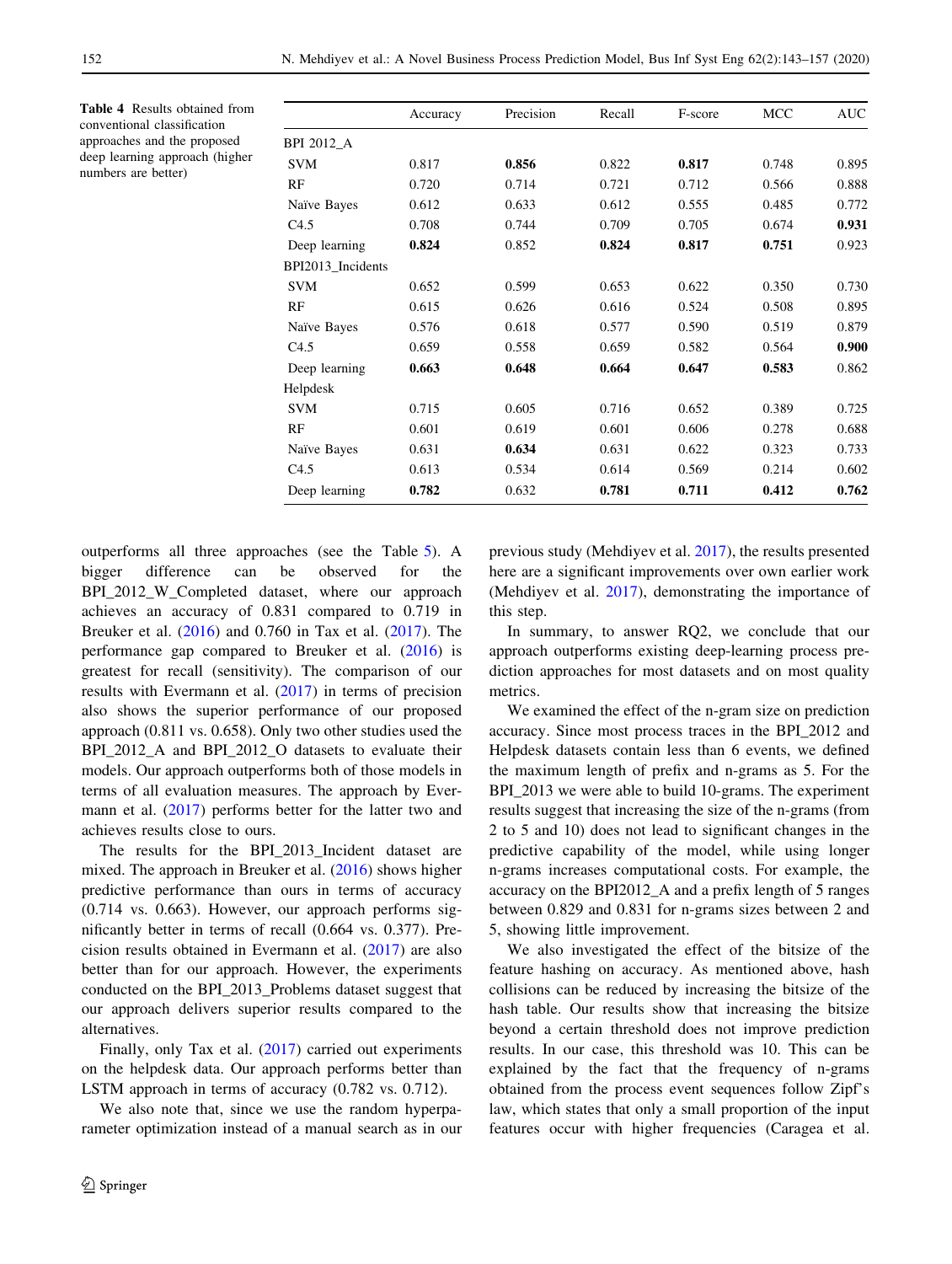<span id="page-10-0"></span>Table 5 Comparison against benchmark approaches (higher numbers are better)

|                          | Accuracy | Precision | Recall |
|--------------------------|----------|-----------|--------|
| BPI 2012_W               |          |           |        |
| Breuker et al. $(2016)$  | 0.719    |           | 0.578  |
| Evermann et al. (2017)   |          | 0.658     |        |
| Tax et al. (2017)        | 0.760    |           |        |
| Proposed approach        | 0.831    | 0.811     | 0.832  |
| BPI2012_A                |          |           |        |
| Breuker et al. $(2016)$  | 0.801    |           | 0.723  |
| Evermann et al. (2017)   |          | 0.832     |        |
| Proposed approach        | 0.824    | 0.852     | 0.824  |
| BPI2012 O                |          |           |        |
| Breuker et al. $(2016)$  | 0.811    |           | 0.647  |
| Evermann et al. $(2017)$ |          | 0.836     |        |
| Proposed approach        | 0.821    | 0.847     | 0.822  |
| BPI2013_incidents        |          |           |        |
| Breuker et al. (2016)    | 0.714    |           | 0.377  |
| Evermann et al. $(2017)$ |          | 0.735     |        |
| Proposed approach        | 0.663    | 0.648     | 0.664  |
| BPI2013_Problems         |          |           |        |
| Breuker et al. $(2016)$  | 0.690    |           | 0.521  |
| Evermann et al. $(2017)$ |          | 0.628     |        |
| Proposed approach        | 0.662    | 0.641     | 0.662  |
| Helpdesk                 |          |           |        |
| Tax et al. (2017)        | 0.712    |           |        |
| Proposed approach        | 0.782    | 0.632     | 0.781  |

[2012\)](#page-13-0). This implies that the majority of hash collisions take place for infrequent, and thus less important, n-grams.

## 4.4.2 Imbalanced Classification (RQ 3)

In imbalanced datasets, some classes are severely underrepresented compared to others. This reduces the effectiveness of the machine learning techniques, especially for detecting the minority class examples (Wang and Yao [2012\)](#page-14-0). To overcome this, various approaches at the data level (randomly or informatively under/over sampling), algorithm level, cost sensitive learning and boosting methods have been proposed (Sun et al. [2009\)](#page-13-0). Due to their simple nature, resampling approaches are used frequently, but they are unable to increase the information that is required to train the models. Furthermore, undersampling may result in information loss. The SMOTE (Synthetic Minority Over-sampling Technique) method was proposed to address this issue. It generates new, non-replicated samples by interpolating neighboring minority class examples, but it also suffers from synthesizing noisy examples (Huang et al. [2016](#page-13-0)). Cost sensitive learning

techniques are effective approaches to tackle the imbalanced classification problem but require cost information from domain experts. Huang et al. ([2016\)](#page-13-0) suggests that applying neural networks to synthesize the samples for minority class is a superior alternative.

In our study, we generate semi-artificial data of the minority class using radial basis function (RBF) neural networks (Robnik-Šikonia  $2014$ ). This approach extracts Gaussian kernels from the RBF trained with dynamic decay adjustment, and generates data from each kernel in the required proportions. Details and pseudo-code of the RBF based data generator can be found in Robnik-Sikonja [\(2014](#page-13-0)). We chose RBF networks for their advantages over other data generation methods. Although other methods consider the relationship between input and target variables, they do not consider dependencies among input variables. Such dependencies are preserved in the RBF based model. The RBF method assumes only the form of the data distribution (Gaussian), but uses extracted distribution parameters to generate data.

The process owners of the BPI Challenge 2013 Incidents dataset claim that employees try to find workarounds to stop the clock in order to manipulate the resolution time of an incident. Giving an incident a status of ''Wait user'' is one of these ways. Although employees were explicitly requested to avoid using the status of ''Wait user'' except for emergency cases, the guideline is occasionally broken. Identifying this misuse is therefore highly business relevant. However, this event occurs very infrequently. To handle this imbalanced classification problem, we reformulate the problem as a binary classification problem where the majority class is the set of all other events and the minority class is the ''Wait user'' event. We then apply our approach after balancing the class occurrence frequencies with the RBF method. We compare the results against the direct application of our approach to the imbalanced data (without rebalancing). Accuracy is inappropriate for comparing classification results for imbalanced datasets. Even when a classifier detects all majority examples correctly and fails to predict the examples from the minority class, the accuracy will still be high due to the prevalence of majority class examples (Han et al. [2005](#page-13-0)). Instead, we used the area under the ROC curve (AUC), which is an appropriate measure of the performance for imbalanced data (Bradley [1997](#page-12-0)). Figure [3](#page-11-0) shows ROC curves for the imbalanced data and for the RBF rebalanced data.

The results show that balancing the dataset through RBF based data generation imrpoves the accuracy of our approach positively by increasing the AUC from 0.855 to 0.932.

In summary, to answer RQ3, we conclude that RBF based data rebalancing works well in conjunction with our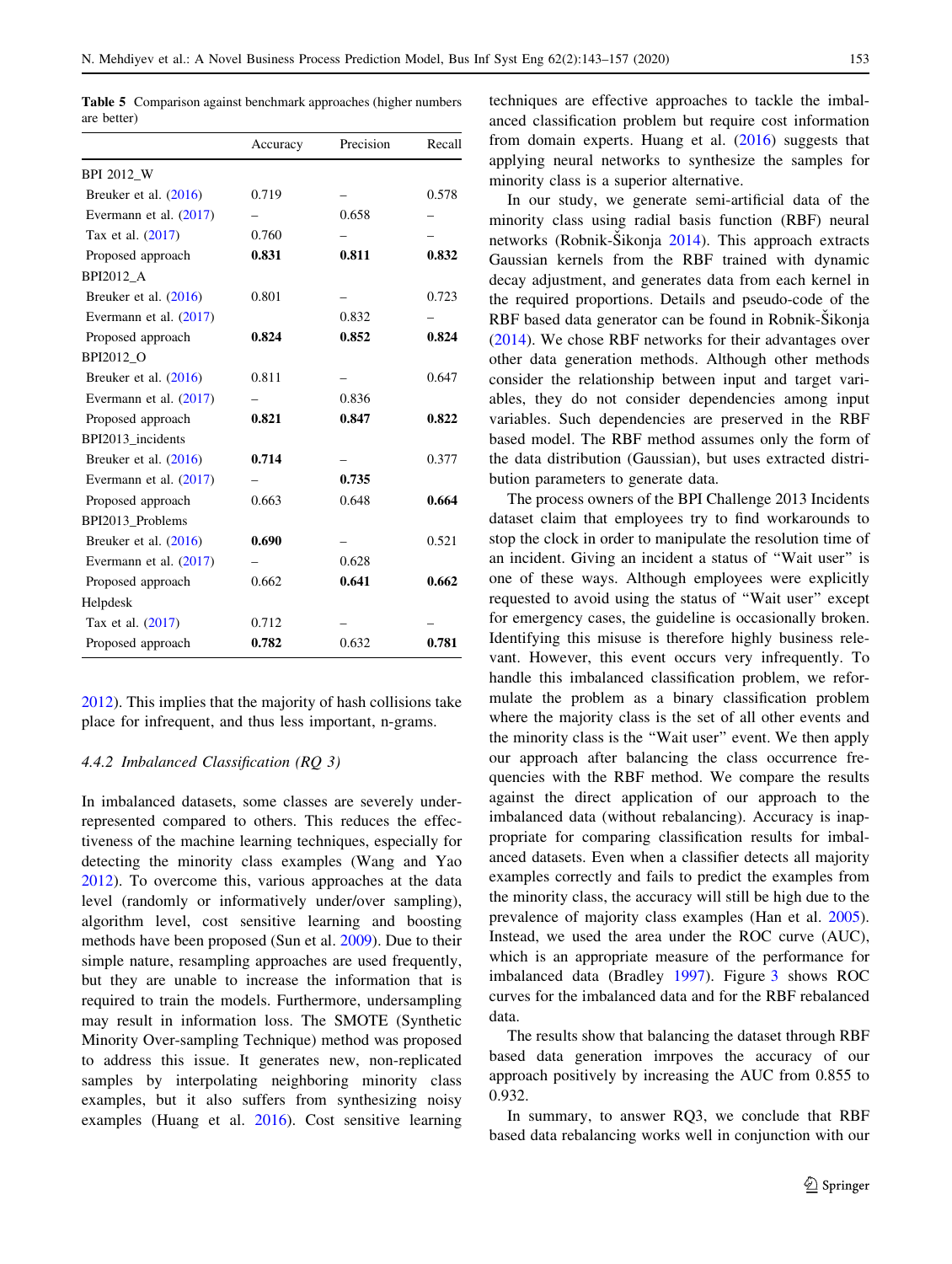<span id="page-11-0"></span>

Fig. 3 ROC Curves for application to a imbalanced and b balanced datasets. ROC curves plot the true positive rate (tpr) against the false positive rate (fpr)

proposed multi-level deep learning prediction approach to improve the prediction of rare, but important, events in a business process.

## 5 Discussion and Conclusion

This paper investigated the effectiveness of a stacked autoencoders based deep learning approach for predicting future process events of a running process instance. It is the first application of this approach in the business process prediction domain. To evaluate the predictive performance of our method, we compared it against three recent approaches, two of which used LSTM recurrent neural networks, and conventional classification algorithms. Before applying the deep learning model, we used n-gram encoding and feature hashing to build numerical feature vectors from categorical process event data using a sliding window technique. The research objective was to examine the feasibility and impact of applying the proposed approach to process prediction. The experimental results suggest that the proposed method achieves good results on different evaluation metrics and outperforms the state-ofthe-art approaches in most experiments. We also investigated and discussed the effect of adjusting the hyperparameter of the data pre-processing stage and the deep neural networks on the prediction results and applied hyperparameter optimization to find the optimal configuration. Finally, we addressed the imbalanced classification problem by employing neural-network based resampling methods.

In addition to its superior predictive performance, the proposed deep learning approach offers other advantages over conventional techniques. Unsupervised pre-training of neural networks with stacked autoencoders is useful in the presence of unlabeled data as it is able to learn a good feature representation from unlabeled data in a self-supervised manner. Moreover, undercomplete (a deep neural networks architecture with decreasing width (layer sizes) hidden layers) stacked autoencoders can construct useful higher-level feature representations in their layers and thus reduce the feature dimensionality. These higher-level feature representations are useful for other problems in the business process management domain that rely on event trace features, such as case based reasoning problems, process instance similarity search, process instance clustering, process instance retrieval, etc.

Another contribution of this study is the investigation of the advantages provided by data-preprocessing. We have shown the importance of n-grams based encoding of the sequential business process data. In contrast, the majority of prior approaches use simple indexing, which ignores sequential interdependencies among the events and results in relatively low classification performance. We have also shown the importance of data reduction techniques such as feature hashing, which significantly accelerate the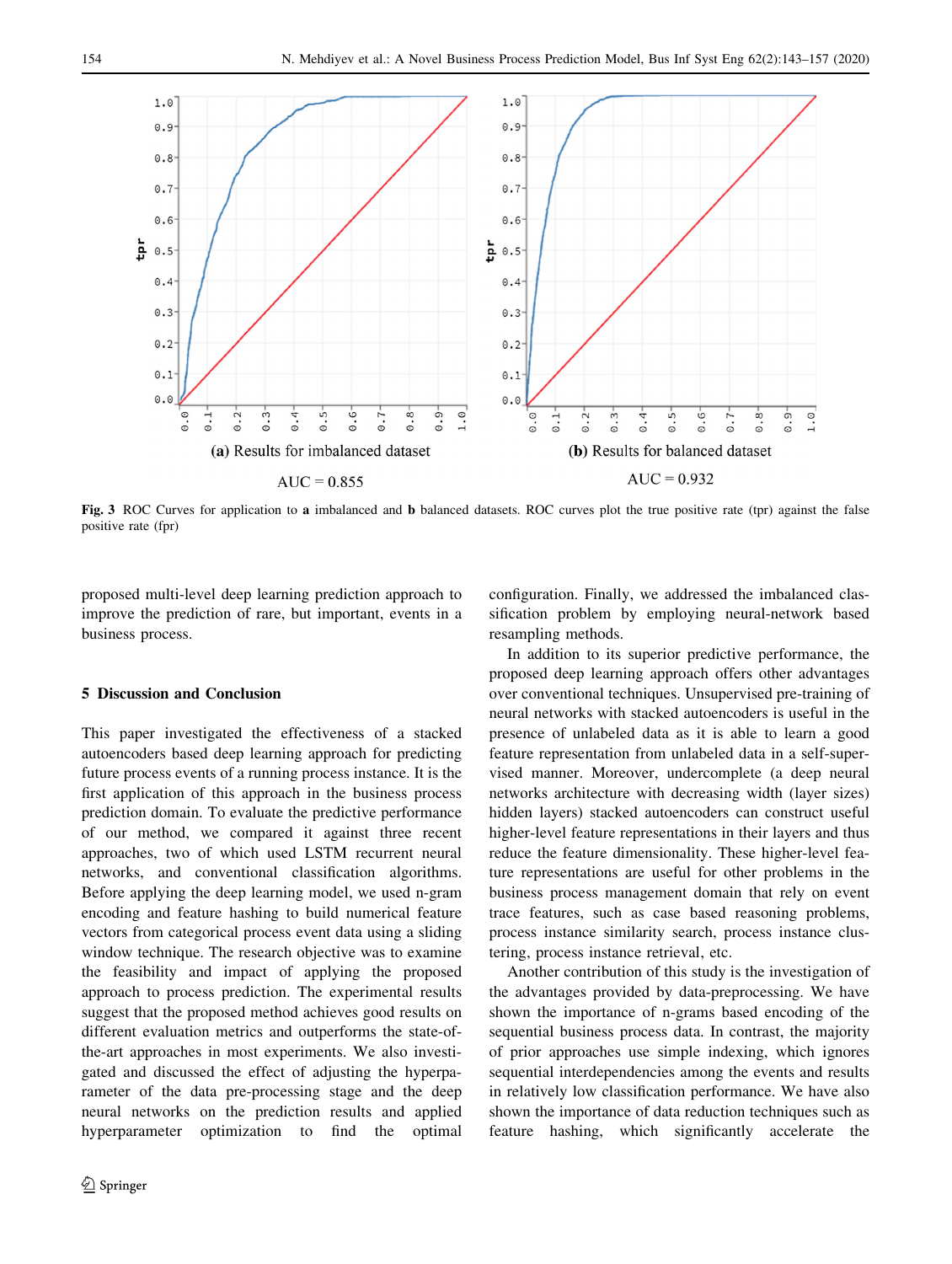<span id="page-12-0"></span>classification algorithms. This is particularly important for real-time predictions required for automating process decisions.

This study deals with predicting the next activities in the given process trace. Knowing the occurrence probabilities of the next events allows decision makers to dynamically optimize process execution by adjusting resource allocation, rescheduling process activities, changing activities or taking appropriate actions outside the process instance. Alternatively, by predicting the occurrence of an undesired event, the system warns managers and allows them to avoid it proactively.

The successful application of our proposed approach to next event prediction opens up interesting and important avenues for future work. Our method can also be applied to predicting business process outcomes, such as compliance with service-level agreements, process success or failure. Even if there is no need for algorithmic changes, business process outcome prediction requires intensive feature processing work. Using stacked denoising, contractive or other regularized autoencoders may improve the pre-training results over the ones used here, and is also a subject of future research. Finally, applying the proposed multi-stage deep learning approach to regression problems, such as time to next event or remaining time to case completion, is another interesting research question. By combining the next event prediction with other process driven analytics such as activity duration estimation, it is possible to address more complicated decision tasks.

Our approach, like other predictive methods, assumes that the process (and its event log data) is in a steady state. This means that the relationship between input and output does not change over time and a model trained with historical data can be used to predict new data instances. The results on our experimental datasets show this assumption to be valid at least for these datasets. However, it is reasonable to believe that changes may occur in the controlflow (behavioral), resource and data perspectives of the business processes (Bose et al. 2011). Referred also to as concept drift, these changes may be recurring, sudden, gradual and incremental (Bose et al. 2011). It is important to consider this issue when designing and training a model for predictive business process monitoring. In the data preparation phase of our approach, we already adopt the sliding windows technique for creating the dataset to train our algorithm. With a slight adjustment to the current training procedure, e.g., by forgetting old data upon the arrival new data instances (fixed window approach) and retraining the proposed model iteratively, we can obtain a basic model that is able to handle concept drift. In future work, we intend to address feature drift, concept drift, and changing prior distributions by combining our deep learning approach with methods that handle these different aspects of concept drift.

Finally, expert knowledge and relevant cost information is an important issue when evaluating the performance of classifiers. Evaluating whether an accuracy of 80% (as in BPI 2012 case in this study) is reasonable for adopting the classification models depends on several factors such as the characteristics of application domain, the nature of underlying process, and the legal and financial consequences of misclassification. Classification in this context is a decision making process which combines predictions with utility/cost functions to attain the goal defined by analysts. Different decision makers have different risk tolerances and consequently different utility functions. Hence, the utility functions determine the acceptable performance of probabilistic machine learning approaches. In future research, we aim to integrate our predictive analytics approach with the decision making process in a real world use-case.

We also aim to provide post hoc explanations to address the ''black-box'' nature of deep-learning methods and make their predictions interpretable to domain experts. This is important to establish trust in the model results. Incorporating automated decision making for process monitoring in EIS (e.g., triggering alerts upon detection of process execution) requires an understanding of the underlying model, as does using the predictive analytics based on PAIS data for decision making in knowledge intensive processes where the humans are the final decision makers. Our future research aims make process prediction models more understandable.

#### References

- Barga R, Fontama V, Tok WH, Cabrera-Cordon L (2015) Predictive analytics with Microsoft Azure machine learning. Apress, Berkely, CA
- Bergstra JS, Bardenet R, Bengio Y, Kégl B (2011) Algorithms for hyper-parameter optimization. Advances in neural information processing systems. Granada, Spain, pp 2546–2554
- Bergstra J, Bengio Y (2012) Random search for hyper-parameter optimization. J Mach Learn Res 13(1):281–305
- Bose RPJC, van der Aalst WMP, Zliobaite I, Pechenizkiy M (2011) Handling concept drift in process mining. In: International conference on advanced information systems engineering, Springer, London, pp 391–405
- Bradley AP (1997) The use of the area under the ROC curve in the evaluation of machine learning algorithms. Pattern Recognit 30(7):1145–1159
- Breuker D, Matzner M, Delfmann P, Becker J (2016) Comprehensible predictive models for business processes. MIS Q 40(4):1009–1034
- Candel A, Parmar V, LeDell E, Arora A (2016) Deep learning with h2o. H2O Inc, CA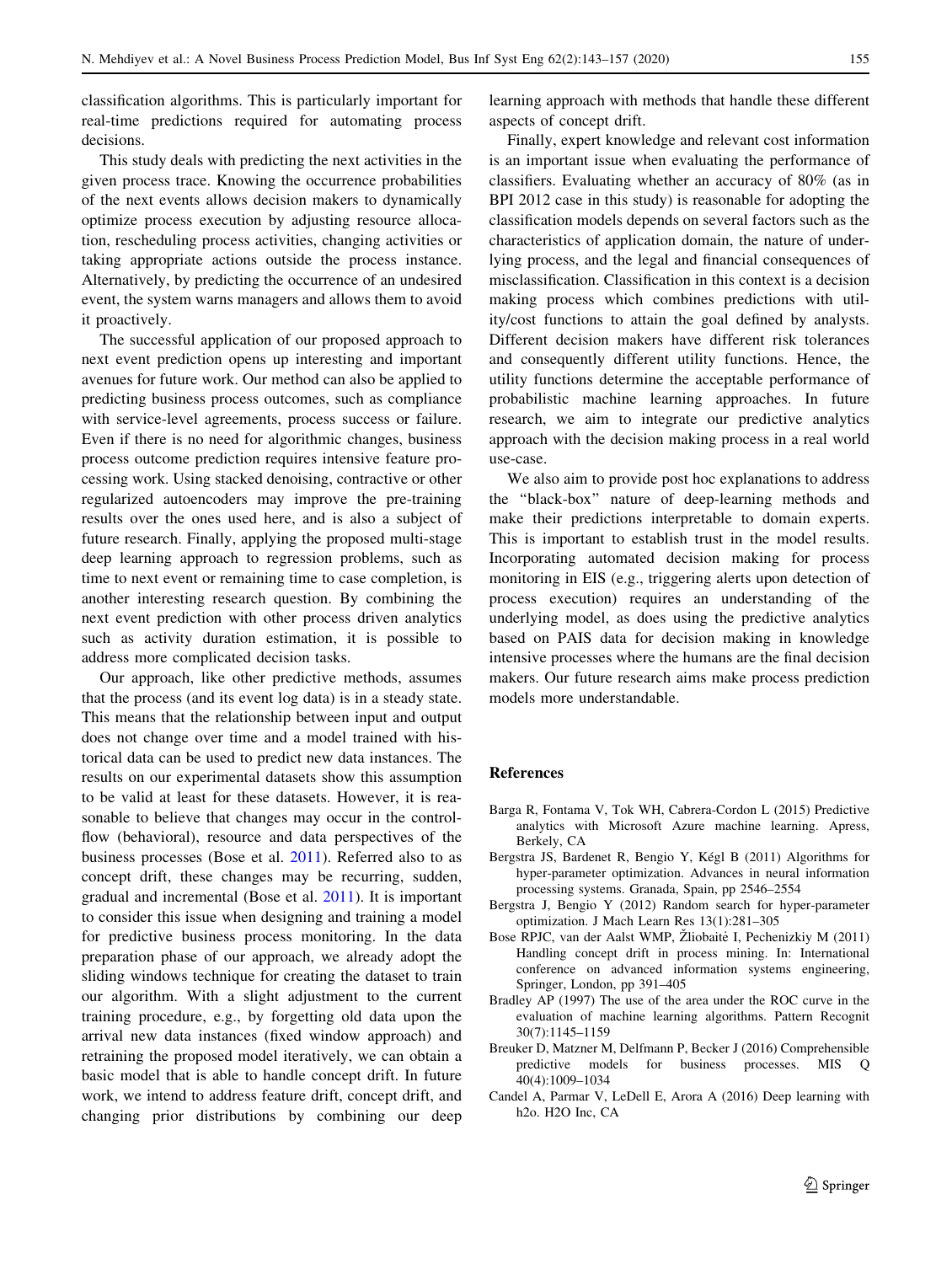- <span id="page-13-0"></span>Caragea C, Silvescu A, Mitra P (2012) Protein sequence classification using feature hashing. Proteome Sci 10(1):1–14
- Caruana R, Karampatziakis N, Yessenalina A (2008) An empirical evaluation of supervised learning in high dimensions. In: 25th international conference on machine learning, ACM, Helsinki, pp 96–103
- Caruana R, Niculescu-Mizil A (2006) An empirical comparison of supervised learning algorithms. In: 23rd international conference on machine learning. ACM, Pittsburgh, pp 161–168
- Da Silva NFF, Hruschka ER, Hruschka ER (2014) Tweet sentiment analysis with classifier ensembles. Decis Support Syst 66:170–179
- Davenport TH, Harris JG (2007) Competing on analytics: the new science of winning. Harvard Business School Press, Boston
- Di Francescomarino C, Dumas M, Federici M, et al (2016) Predictive business process monitoring framework with hyperparameter optimization. In: 28th international conference on advanced information systems engineering, Springer, Ljubljana, pp 361–376
- Duan L, Da Xu L (2012) Business intelligence for enterprise systems: a survey. IEEE Trans Ind Inform 8(3):679–687
- Erhan D, Bengio Y, Courville A et al (2010) Why does unsupervised pre-training help deep learning? J Mach Learn Res 11:625–660
- Evermann J, Rehse J-R, Fettke P (2017) Predicting process behaviour using deep learning. Decis Support Syst 100:129–140
- Folino F, Guarascio M, Pontieri L (2012) Discovering context-aware models for predicting business process performances. In: OTM confederated international conferences ''on the move to meaningful internet systems'', Springer, Rome, pp 287–304
- Forman G, Kirshenbaum E (2008) Extremely fast text feature extraction for classification and indexing. In: 17th ACM conference on information and knowledge management. ACM, Napa Valley, pp 1221–1230
- Ganchev K, Dredze M (2008) Small statistical models by random feature mixing. In: the ACL08 HLT workshop on mobile language processing, Columbus, OH, pp 19–20
- Goodfellow IJ, Warde-Farley D, Mirza M, et al (2013) Maxout networks. (preprint) arXiv [arXiv:1302.4389](http://arxiv.org/abs/1302.4389). Accessed 30 Oct 2017
- Gregor S, Hevner AR (2013) Positioning and presenting design science research for maximum impact. MIS Q 37(2):337–356
- Hall M, Frank E, Holmes G et al (2009) The WEKA data mining software: an update. ACM SIGKDD Explor Newslett 11(1):10–18
- Han H, Wang W-Y, Mao B-H (2005) Borderline-SMOTE: a new over-sampling method in imbalanced data sets learning. In: Advances in Intelligent Computing. ICIC 2005. Lecture Notes in Computer Science, vol 3644. Springer, Berlin, Heidelberg, pp 878–887
- Hinton GE, Osindero S, Teh Y-W (2006) A fast learning algorithm for deep belief nets. Neural Comput 18(7):1527–1554
- Hinton GE, Salakhutdinov RR (2006) Reducing the dimensionality of data with neural networks. Science 313(5786):504–507
- Huang C, Li Y, Change Loy C, Tang X (2016) Learning deep representation for imbalanced classification. In: IEEE conference on computer vision and pattern recognition, IEEE, Las Vegas, pp 5375–5384
- Izadyyazdanabadi M, Belykh E, Mooney M et al (2017) Convolutional neural networks: ensemble modeling, fine-tuning and unsupervised semantic localization for intraoperative CLE images. <https://arxiv.org/pdf/1709.03028>. Accessed 30 Oct 2017
- Kang B, Kim D, Kang S (2012a) Periodic performance prediction for real-time business process monitoring. Ind Manag Data Syst 112(1):4–23
- Kang B, Kim D, Kang S-H (2012b) Real-time business process monitoring method for prediction of abnormal termination using KNNI-based LOF prediction. Expert Syst Appl 39(5):6061–6068
- Lakshmanan GT, Shamsi D, Doganata YN et al (2015) A markov prediction model for data-driven semi-structured business processes. Knowl Inf Syst 42(1):97–126
- Langford J, Li L, Strehl A (2007) Vowpal wabbit online learning project. Technical report, Yahoo!
- Larochelle H, Erhan D, Courville A et al (2007) An empirical evaluation of deep architectures on problems with many factors of variation. In: 24th international conference on machine larning, ACM, Corvallis, pp 473–480
- LaValle S, Lesser E, Shockley R et al (2011) Big data, analytics and the path from insights to value. MIT Sloan Manag Rev 52:21–32
- Le M, Gabrys B, Nauck D (2017) A hybrid model for business process event and outcome prediction. Expert Syst 34(5):e12079
- Le M, Nauck D, Gabrys B, Martin T (2014) Sequential clustering for event sequences and its impact on next process step prediction. In: International conference on information processing and management of uncertainty in knowledge-based systems, Springer, Cádiz, pp 168-178
- LeCun YA, Bottou L, Orr GB, Müller KR (2012) Efficient backprop. Neural networks: tricks of the trade. Springer, Berlin, pp 9–50
- Leontjeva A, Conforti R, Di Francescomarino C, et al (2015) Complex symbolic sequence encodings for predictive monitoring of business processes. In: International conference on business process management, Springer, Innsbruck, pp 297–313
- Márquez-Chamorro AE, Resinas M, Ruiz-Cortés A, Toro M (2017) Run-time prediction of business process indicators using evolutionary decision rules. Expert Syst Appl 87:1–14
- Mehdiyev N, Evermann J, Fettke P (2017) A multi-stage deep learning approach for business process event prediction. In: IEEE 19th conference on business informatics, IEEE, Thessaloniki, pp 119–128
- Metzger A, Leitner P, Ivanovic D et al (2015) Comparing and combining predictive business process monitoring techniques. IEEE Trans Syst, Man, Cybern Syst 45(2):276–290
- Polato M, Sperduti A, Burattin A, de Leoni M (2016) Time and activity sequence prediction of business process instances. [http://](http://arxiv.org/abs/1602.07566) [arxiv.org/abs/1602.07566](http://arxiv.org/abs/1602.07566). Accessed 01 Sept 2017
- Robnik-Sikonja M (2014) Data generator based on RBF network. (preprint) arXiv [arXiv:1403.7308](http://arxiv.org/abs/1403.7308). Accessed 01 Sept 2017
- Rogge-Solti A, Weske M (2013) Prediction of remaining service execution time using stochastic petri nets with arbitrary firing delays. In: International conference on service-oriented computing, Springer, Berlin, pp 389–403
- Schmidhuber J (2015) Deep learning in neural networks: an overview. Neural Netw 61:85–117
- Senderovich A, Di Francescomarino C, Ghidini C et al (2017) Intra and inter-case features in predictive process monitoring: a tale of two dimensions. In: International conference on business process management, Springer, Barcelona, pp 306–323
- Shi S, Chu X (2017) Speeding up convolutional neural networks by exploiting the sparsity of rectifier units. [https://arxiv.org/pdf/](https://arxiv.org/pdf/1704.07724) [1704.07724](https://arxiv.org/pdf/1704.07724). Accessed 30 Oct 2017
- Steeman W (2013) BPI challenge 2013. [https://doi.org/10.4121/uuid:](https://doi.org/10.4121/uuid:a7ce5c55-03a7-4583-b855-98b86e1a2b07) [a7ce5c55-03a7-4583-b855-98b86e1a2b07.](https://doi.org/10.4121/uuid:a7ce5c55-03a7-4583-b855-98b86e1a2b07) Accessed 01 Sept 2017
- Sun Z, Pambel F, Wang F (2015) Incorporating big data analytics into enterprise information systems. In: Information and communication technology: third IFIP TC 5/8 international conference, ICT-EurAsia 2015, and 9th IFIP WG 8.9 working conference, CONFENIS 2015, Springer, Daejeon, pp 300–309
- Sun Y, Wong AKC, Kamel MS (2009) Classification of imbalanced data: a review. Int J Pattern Recognit Artif Intell 23(4):687–719